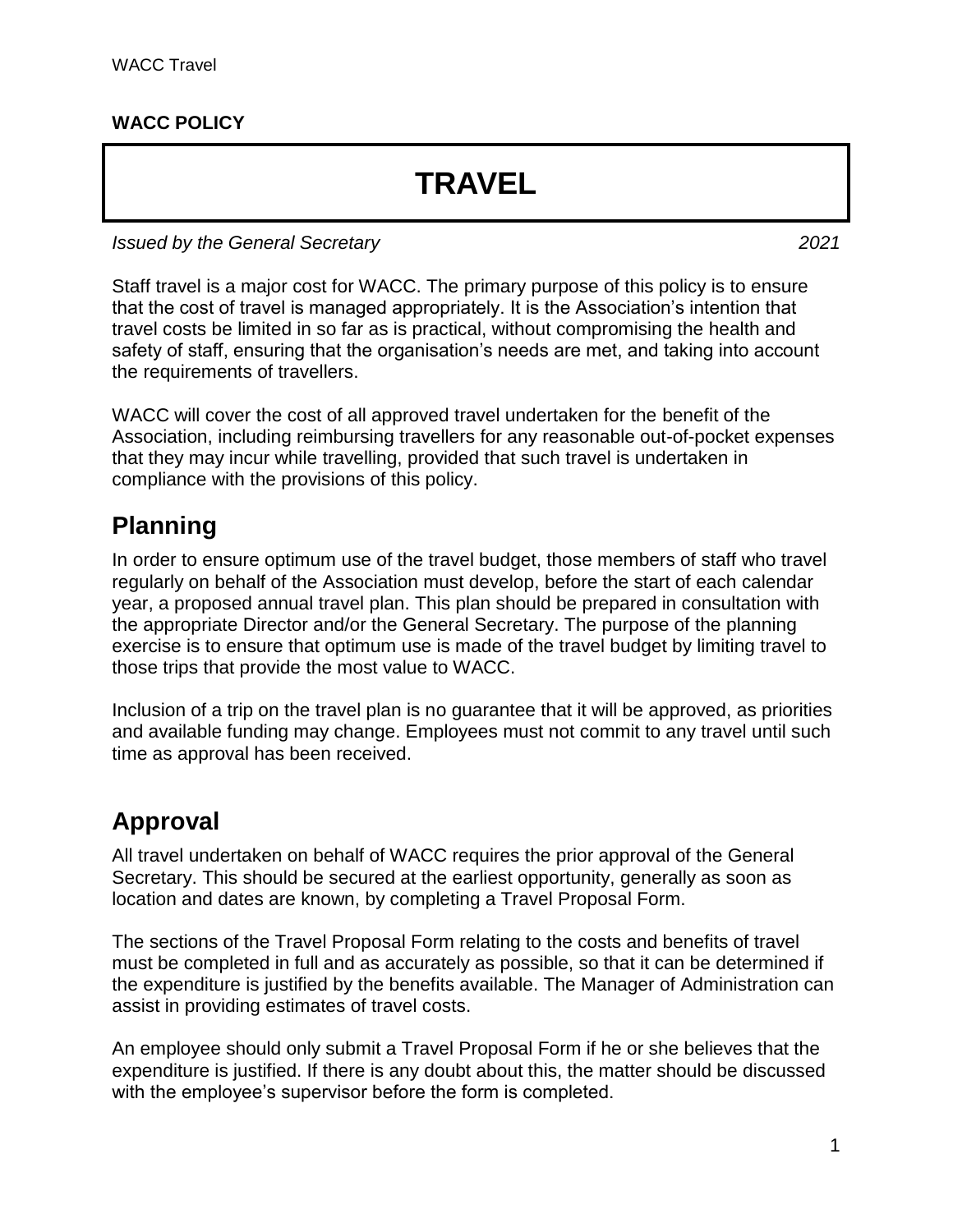Completed and approved Travel Proposal Forms are kept with the specific file for which a trip is undertaken.

# **Booking**

Long distance travel will normally be booked by the Manager of Administration through WACC's appointed travel agent. The bookings will be made in consultation with the staff member who is travelling. Employees should be prepared to identify the flexibility available in their travel plans in order that less expensive alternatives may be considered.

If actual travel costs are found to be more than 10% greater than the cost estimated on the Travel Proposal Form, the approval of the General Secretary will be required before the booking can be confirmed.

#### **Accommodation**

Except for events organised by WACC, and where hotels are easily and appropriately booked in conjunction with travel bookings, employees are responsible for arranging their own accommodation while travelling. Whenever possible, this should be done in consultation with local hosts. Accommodation should be selected to limit costs, with hotels usually being no more than 3-star rated or equivalent.

When WACC is covering the cost, hotel expenses should either be prepaid or settled on departure.

The attention of staff is drawn to the provisions of the Conflict of Interest Policy which may be relevant when booking accommodation.

### **Cost Control**

Unless otherwise approved by the General Secretary, travel will be arranged to minimise total costs, taking into account efficiency and safety. This means that flights will usually be economy class, with arrival no more than one day in advance of commitments and departure as soon after commitments end as is practicable. When it is possible to save on airfare by extending a stay, this will only be acceptable if the savings can be shown to be significantly more<sup>1</sup> than all other costs that will be incurred, such as for accommodation and meals.

Employees will not be required to travel on lesser-known airlines or to accept routings with multiple connections when alternatives are available at reasonable cost. Employees may opt for a particular carrier, mode of travel, schedule, or routing if the cost is no more than 5% greater than the alternative that would otherwise be selected.

 $\overline{a}$ <sup>1</sup> What is significant should be determined by considering the time that the employee will not be available for work as a result of the extended travel.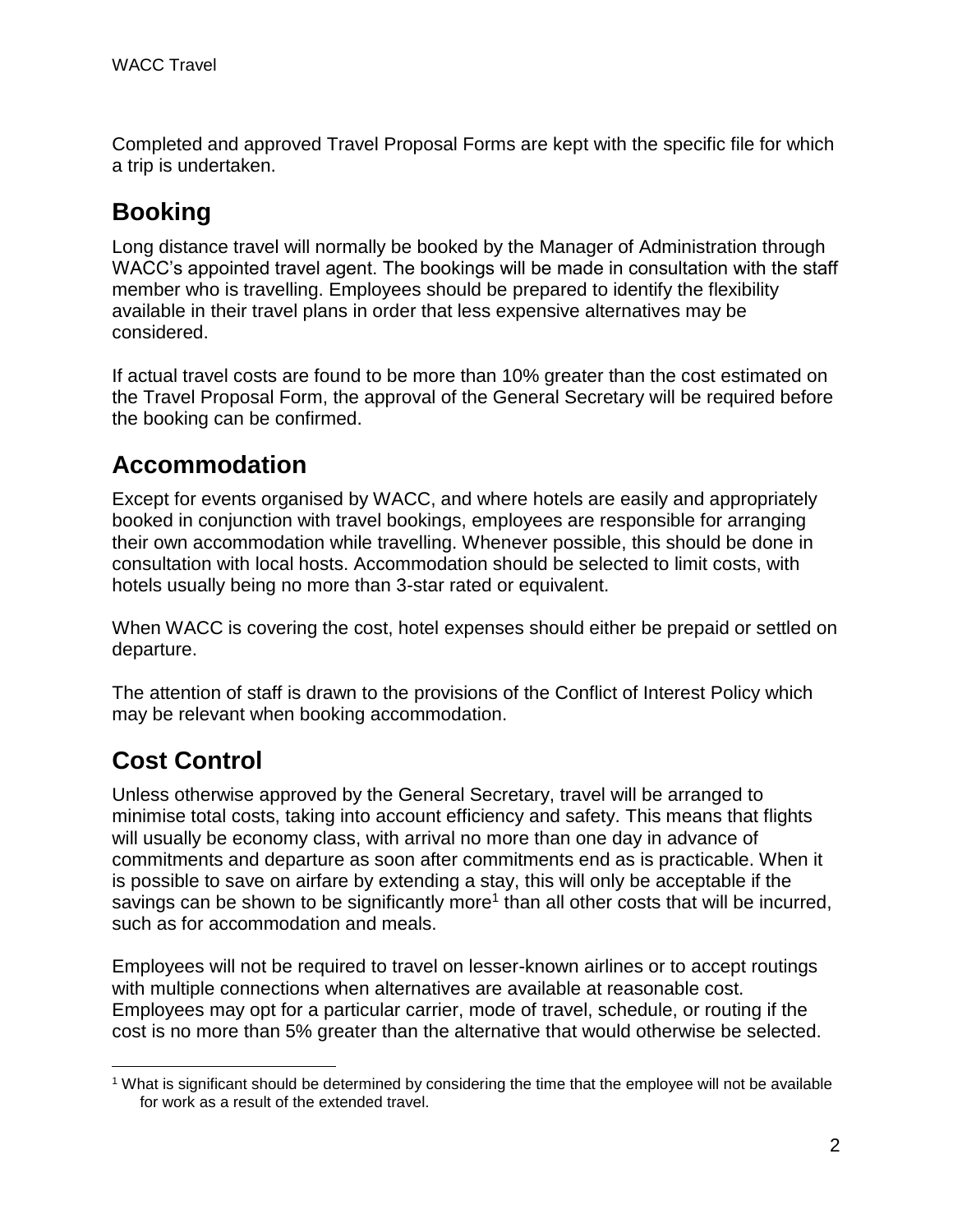In general, lower-cost airfares are available by booking earlier. However, it must be recognised that such fares are not always fully refundable or able to be modified. Employees should, therefore, make every effort to finalise their travel plans early, and make bookings immediately thereafter. Once bookings are made, there can be no modifications, if this will incur any additional cost, without the approval of the General Secretary.

#### **Travel Incentives**

Employees may keep any frequent flyer benefits that they accrue while travelling on behalf of WACC. It should be noted that the Association will not be responsible for any tax liability that may result from the use of such benefits.

Any other incentives offered in conjunction with travel paid for by WACC must be reported and will usually become the property of WACC. Where possible, incentives are to be used to offset the cost of travel on behalf of the Association.

# **Safety**

Whenever possible, no more than two WACC employees should travel on the same flight. Flights on non-commercial aircraft should be avoided. WACC will not permit employees to travel on behalf of the Association on any flight where they are a part of the crew. Any exceptions to these guidelines must be pre-approved by the General Secretary.

All staff travelling on WACC business must provide the Manager of Administration with a copy of their itinerary and contact details while travelling.

### **Local Travel**

 $\overline{a}$ 

Whenever possible, public transport (trains and buses) should be used for local travel, when transport is not otherwise provided<sup>2</sup>. However, it is recognised that this may not always be practical or desirable, for example because of time constraints or late at night, and staff are expected to use discretion to limit expenses.

Rail travel should, if possible, be booked in advance. Airport buses should be used in preference to taxis. Rental cars, which should be avoided unless it can be demonstrated that their use is cost effective, must be booked in advance, with the vehicle being returned to the location from which it was rented, wherever possible.

The cost of travel from an employee's home to an airport or other embarkation point must be included in the cost estimates on the Travel Proposal Form. Airport parking, if required, is a part of the travel cost.

<sup>2</sup> For example by the local hosts or by a hotel.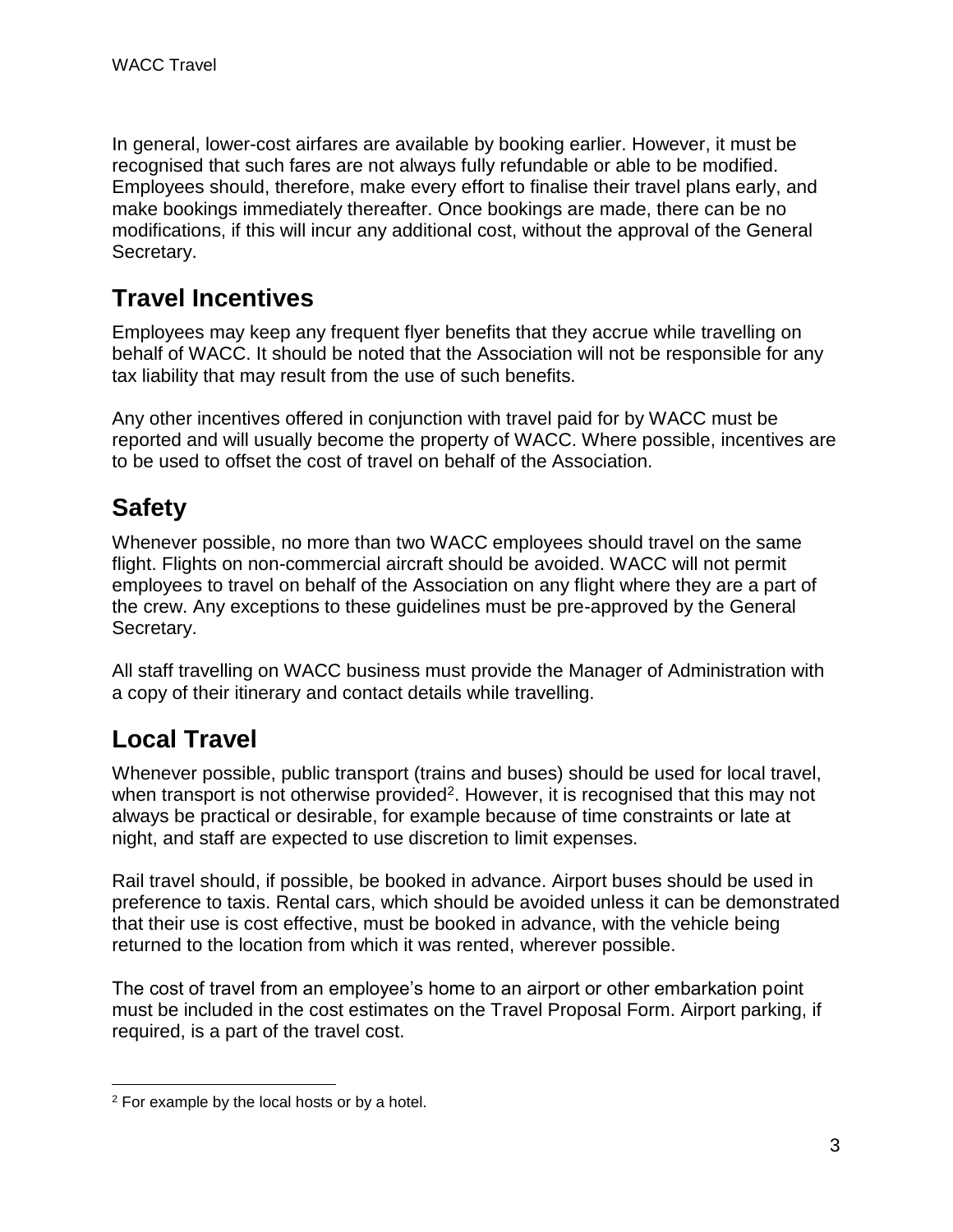# **Employees' Vehicles**

The use of an employee's personal vehicle may be authorised for travel on WACC business. In such cases, the employee will receive reimbursement for the distance travelled at a standard rate which will be established from time-to-time by the General Secretary (with reference to the rate used by the United Church of Canada).

As of 2021, the rate for reimbursement is 0.41 CAD per kilometre.

#### **Expenses**

Staff travelling on WACC business will often incur out-of-pocket expenses. Per diem allowances made to staff are intended to cover such expenses, and reimbursement will, therefore, only be considered for expenses which exceed the total per diem allowance for the trip. For any trip, an employee may claim per diem expenses or actual expenses but not both. Employees are expected to retain records of all expenses in order to be able to support claims for amounts over the per diem allowance. Where no additional expenses are claimed, no receipts are required to justify per diem allowances. Per diem allowances are not paid where most expenses are pre-paid by WACC or by another organisation, or are included in the registration fee.

Expense claims should be submitted promptly after the completion of travel. The following expenses will not normally be reimbursed:

- Mini-bar charges
- In-room TV or video charges
- Personal telephone calls (except for short duration calls to home no more often than once each four days during trips lasting longer than four days)
- Room service (except following late arrival and when no other food is readily available)
- Laundry (except where a trip is longer than seven days)
- Entertainment (except with the prior approval of the General Secretary<sup>3</sup>)

Gratuities paid may be reclaimed without a receipt, provided that they are reasonable and that service has not been included in the bill. Other expenses may be reimbursed without receipts at the discretion of the General Secretary.

At September 2021 the per diem rate is 40.00 CAD.

 $\overline{a}$ <sup>3</sup> The General Secretary may issue blanket exemptions to specific members of staff.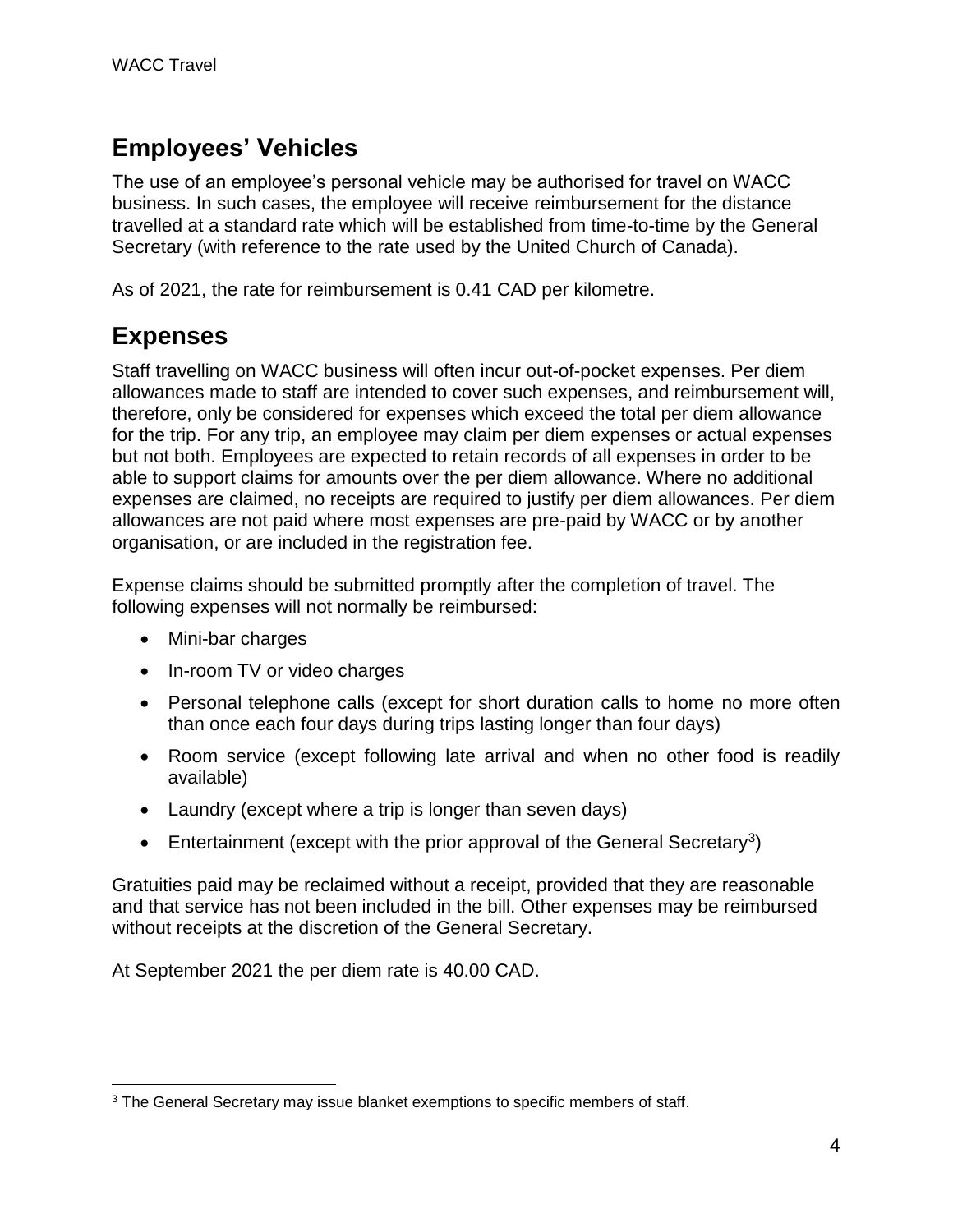# **Credit Cards**

Employees who have WACC credit cards should use them to pay for expenses incurred in conjunction with travel. They should not be used for any expenses that might be covered by the per diem allowance. Any use of credit cards not related to travel requires the prior approval of the General Secretary<sup>3</sup>. Credit cards may not be used for personal expenses, except in an emergency that arises in conjunction with travel on behalf of WACC.

# **Advances**

A cash advance may be made available to cover anticipated cash expenses when such expenses are expected to be significant, eg when travelling in areas where credit cards are not accepted. Advances must be requested at least two weeks prior to departure, submitted to the General Secretary for approval, be for previously approved travel, and not be for more than the anticipated maximum required.

# **Insurance**

WACC carries travel insurance which covers, among other things: loss or damage to luggage, essential replacement of lost or damaged items, loss or damage to money or travellers cheques, personal accident, medical and related expenses, personal liability and cost due to departure delays. Claims for losses incurred by employees must be made through the Manager of Administration, who must also be notified of any occurrence that might be the basis for WACC making a claim against this insurance.C

Any loss of baggage while travelling by air must be reported to airline and airport officials. Any theft must be reported promptly to the local police.

# **En Route Changes**

Changes in itinerary can be very expensive and must, therefore, be avoided unless absolutely necessary. If an employee finds it essential to make changes to their travel plans once a trip has commenced, they must ensure that the Manager of Administration is advised at the earliest opportunity.

# **Cancellation**

If, for any reason, a trip or any portion of a trip has to be cancelled, it is essential that the carrier and hotels be notified at the earliest opportunity in order to maximise the available refund, if any, that can be secured. All unused tickets and coupons must be returned promptly to the Manager of Administration.

# **Holiday in Conjunction with Travel**

When an employee chooses to take leave in conjunction with business travel, all additional expenses incurred beyond those that are related to WACC business are the responsibility of the employee. However, when the extension of the duration of a trip to